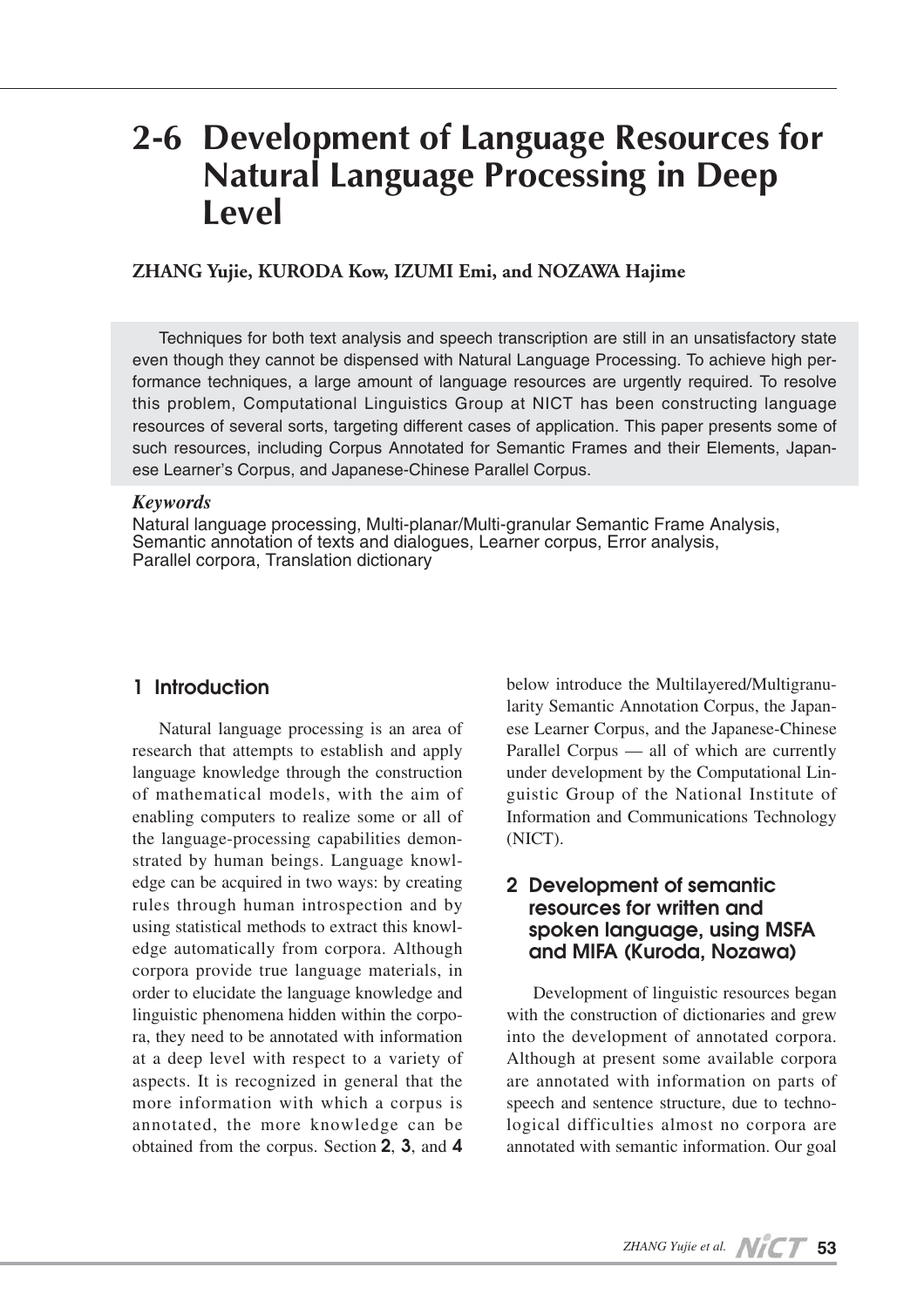is to fill this gap. Annotation using Multilayered/Multigranularity Semantic Frame Analysis  $(MSFA)[2][3]$  and Multiplanar/Multigranular Interactional Frame Analysis (MIFA)[4], which is an extensive application of the former to analysis on discourse structures, are attempts at semantic annotation. The differences between these two types of analysis reflect differences in the texts studied by each. MSFA specializes more in written language, while MIFA specializes in spoken language. Below, Kuroda comments on activities in the area of written language, using MSFA, and Nozawa comments on activities in the area of spoken language, using MIFA.

# **2.1 Development of semantic resources for written language, using MSFA (Kuroda)**

The goals of activities in the area of writ-

ten language are to construct linguistic resources (in forms different from those of dictionaries) and steadily release the results to the public as samples. These resources are established based on multidimensional semantic analysis and annotation conducted by linguists on specific samples collected from a corpus. This semantic analysis is characterized by (i) its use of the MSFA method of analysis, which improves on the annotation specifications of Berkeley FrameNet[1], to employ semantic frames and their constituent elements (i.e., semantic roles) as semantic tags; and (ii) its employment of a cycle of updating the semantic tag structure and annotation, without (for the time being) fixing the tag structure. For reference, the (fragmentary) results of semantic annotation using MSFA are shown in Fig. 1.

Semantic annotation of "Using the power

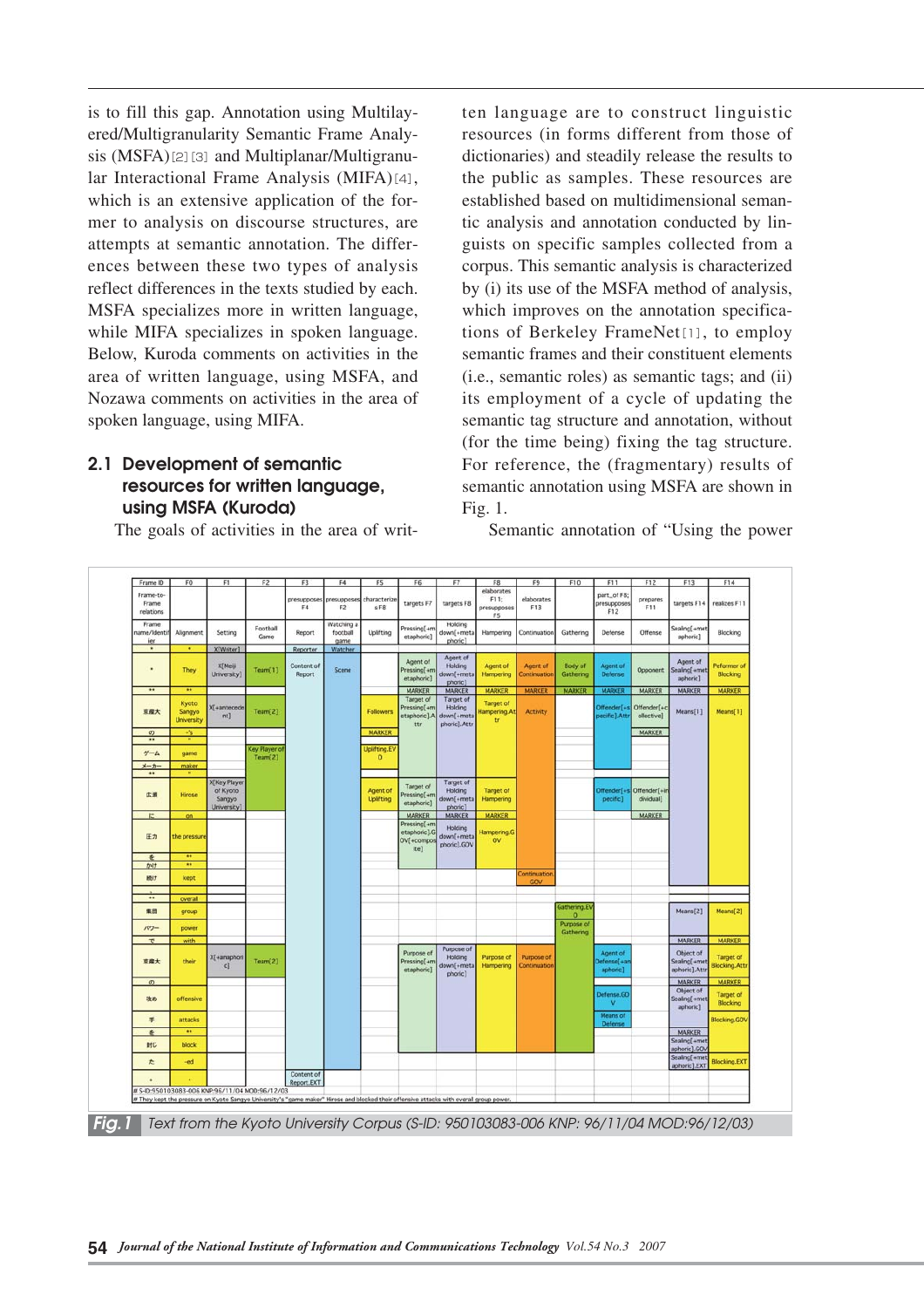of the team to make Kyoto Sangyo University take the offensive, by continuing to apply pressure to Kyoto Sangyo University's top player Hirose", using MSFA. With each column representing a frame, the information designated (i.e., frame elements) at the points where morpheme columns intersect with frame rows corresponds to semantic tags.

The semantic analysis realized by MSFA as used in Fig. 1 is not a case of assigning word meanings, chosen from an appropriate dictionary, to morphemes. Instead it represents a description (at a granularity more detailed than usual) of the content understood by people when reading or listening to text within a given context. This method is superior in avoiding the excessive particularity about formalization — expected to arise with simplistic implementation on computers — to which traditional semantic description is liable, particularly in regard to description of meanings formed through phrase units (i.e., superlexical units) not described in traditional lexicological resources.[2][3]

In the area of written language, semantic annotation was conducted for two groupings of text: (A) 63 sentences (three articles) from the Kyoto University Text Corpus (administered by the Kurohashi Laboratory at Kyoto University; for one more article, release has not been authorized by the copyright holder Mainichi Shimbun), and (B) 47 sentences (five stories) chosen from a Japanese-English parallel database (developed and administered by Masao Uchiyama of NICT). The results of this semantic annotation are available at the two sites listed below. (Some of the results have not been consolidated and are therefore not currently available.)

Site 1 : http://www.kotonoba.net/~focal/cgibin/hiki/hiki.cgi?FrontPage

Site 2 : http://www.kotonoba.net/~focal/cgibin/hiki2/hiki.cgi?FrontPage

The released portion of Dataset A on Site 2 features roughly 1,300 recognized frames, while Dataset B on Site 1 has about 400 recognized frames.

## **2.2 Development of semantic resources for spoken language, using MIFA (Nozawa)**

In parallel with the annotation of written language using MSFA, in the area of spoken language an annotated corpus is being constructed using a similar framework, called MIFA. Intended to increase the variety of annotated corpora, this project was launched in the 2006 fiscal year. Simply put, MSFA is an annotation specification suited to written language, and MIFA is an annotation specification suited to spoken language.[4]Also with MIFA, no corpus suited to annotation is available; accordingly, a corpus is being prepared in advance for this framework as well. Under the MIFA framework, instead of using annotation specifications specialized in spoken language — as used in previous studies in language processing — an MSFA-compatible annotation structure is employed that can be shared with written-language corpora.

In the first year, the specifications required for handling spoken language were established through experimental annotation of the minutes of the Japanese Diet and the Corpus of Spontaneous Japanese. In 2007, using a research grant from the Hakuho Foundation to study language, culture, and education, annotation of actual commercial conversations started, employing multiple annotators. The goal was to construct an annotated corpus of small scale, but high granularity in both semantics and communicative interaction. We believe that a sufficient volume of highly granular descriptions of communicative interactions, available for the first time with MSFA and MIFA, is an essential element in the development of a properly functioning dialogue system.

# **3 Toward analysis of language, including errors — The NICT Japanese Learner English (JLE) Corpus (Izumi)**

Together with globalization and the spread of information technology, the need to over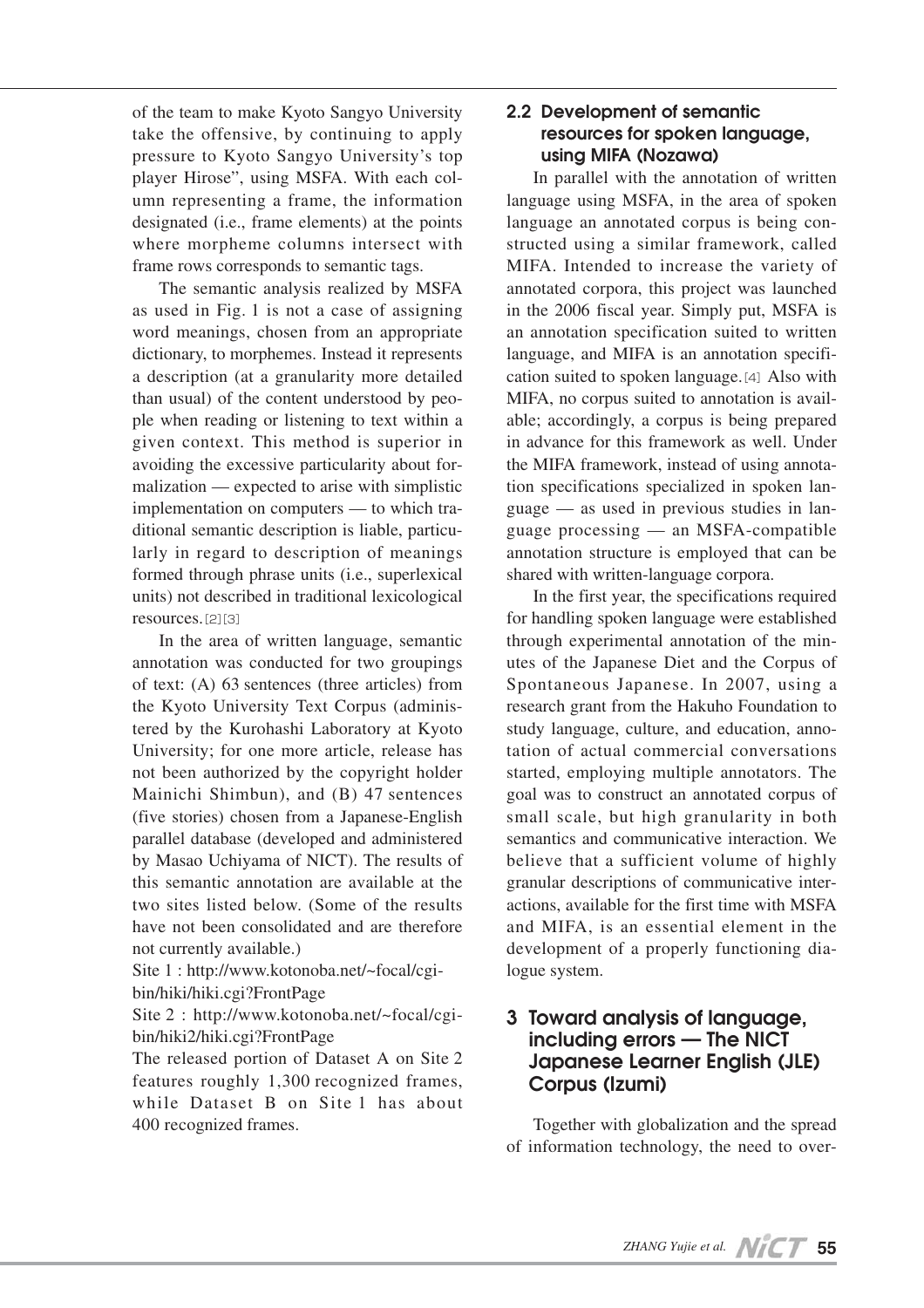come language barriers is increasing. In considering teaching methods that will enable language learners to acquire language skills more effectively, it is vital for language teachers and researchers to ascertain the learner's developmental stages on an overall basis: learner's current proficiency levels and the stages through which they acquire higher abilities in the future. For this purpose, it is necessary to collect actual data of the learner language to the extent required to measure both the universality and the diversity of learner language — if we are to discuss the subject based on reliable results of analysis. In addition, with advances in computer technology, new learning environments such as computer-aided language learning (CALL) and e-learning are becoming widely adopted. All of the foregoing developments entail requirements for support in communications between language learners and computers.

Traditionally, natural language processing research has essentially targeted processing grammatically and semantically correct semantics. However, in new environments such as CALL and e-learning, where human beings connect with computers, we see the increasing necessity of constructing a framework to analyze the errors included in nonnative speaker's speech to a sufficient degree. To this end, learner corpora consist of sample data of learner language behavior, including learner errors. This could well serve as an effective resource for advancing research into English-language education and second-language acquisition and for developing processing technologies of learner language. This chapter discusses research using the NICT Japanese Learner English (JLE) Corpus[5], a speech database of English-language learners whose mother tongue is Japanese.

#### **3.1 Overview of the NICT JLE Corpus**

The NICT JLE Corpus (Fig. 2) consists of text data transcribed from the audio recordings of English-language interview testing  $(15 \text{ minutes per person})$  of 1,281 learners whose mother tongue is Japanese (for a total

of 2 million words). The data for each interview is assigned to one of nine proficiency levels. In addition, some of the data in this corpus (that for 167 speakers) has been annotated by hand with 47 types of error tags covering grammatical and lexical errors. Qualitative and quantitative analysis of learner's errors is one of most effective means of modeling learner's developmental stages. However, since the error tags cover relatively formal aspects of language, such as grammatical and lexical errors, we prepared two sub corpora to enable observation of learner language from a broader perspective. One is a back-translation corpus, consisting of Japanese translations of learner's English, inferring the speaker's intentions as much as possible. The primary goal of this corpus is to gauge the degree of mother-tongue interference in second-language acquisition, through observation using both back-translation and learner language with error tags. The other is a speech corpus of native English speakers. Comparing the speech of native speakers and learners could lead to knowledge that could not otherwise be observed with error tags alone, such as differences in frequency of certain lexical items and in the way speech proceeds.

#### **3.2 Error analysis and applications in development of a learningsupport system**

We are describing learner language mainly by analyzing learner errors using the NICT JLE Corpus and developing a learning-support system using the resulting knowledge. In this analysis and development, our method is focused on the error analysis procedures that have been employed for many years in second-language acquisition research (Fig. 3).

First, "localizing errors" refers to identifying the errors in learner's speech, such as which words, phrases, grammatical constructs, and word orders are erroneous. "Categorizing errors" refers to categorization of these errors according to the ways their linguistic categories (e.g., morphemes, syntax, lexis) differ from correct usage. Next, "explaining errors"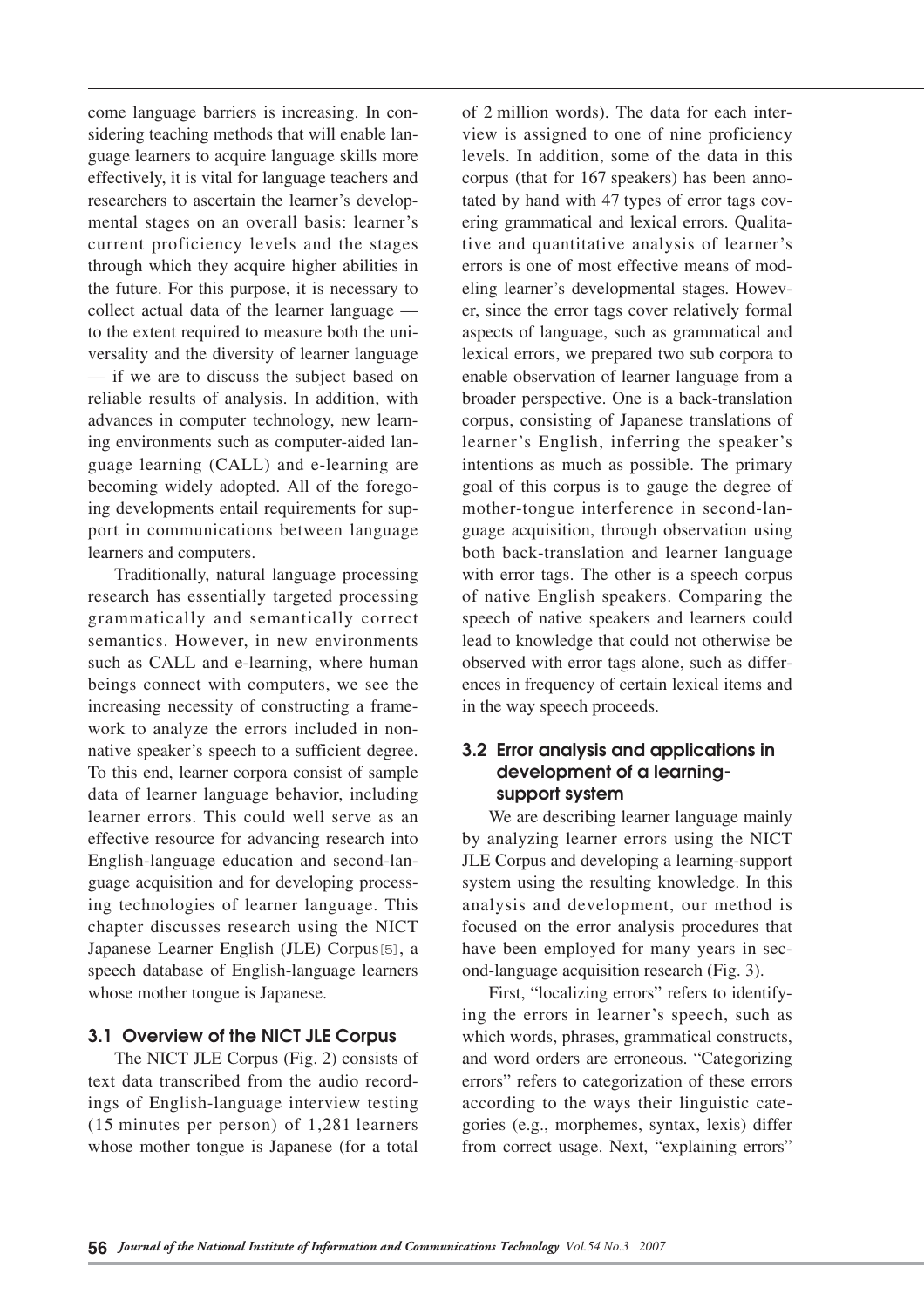

refers to identifying the cause of the errors: why did a given error occur? Finally, "evaluating errors" means the evaluation of the ease of understanding sentences containing errors in other words, identifying "error gravity" by categorizing them into those that hinder communication substantially and those without major effects on communication.

As a task corresponding to localizing and categorizing errors, we conducted various types of analysis of the characteristics of learner errors, based on the 47 types of error tags mentioned above. These included analysis of patterns (forms and contexts) by focusing on individual linguistic items, such as errors in articles or idioms[6], and extraction of acquisition order of key grammatical morphemes (Fig. 4 [7]. Based on the knowledge obtained through this analysis, we conducted experiments in automatic detection of errors using machine learning, leading to the development of the "Eden" (Error Detection in English) automatic error-detection system[8].

To date, analysis and experiments have focused on the accuracy of a certain target language, such as whether any errors were committed. Depending on the purpose of learning languages, precision may be essential; however, in language learning that gives priority to communication — a type of learning that has become mainstream in recent years — it is beneficial first to learn which aspects of lan-





guage absolutely must be correct and which do not necessarily need to be correct. For this reason, as the second phase of using this corpus we focused on ease of communication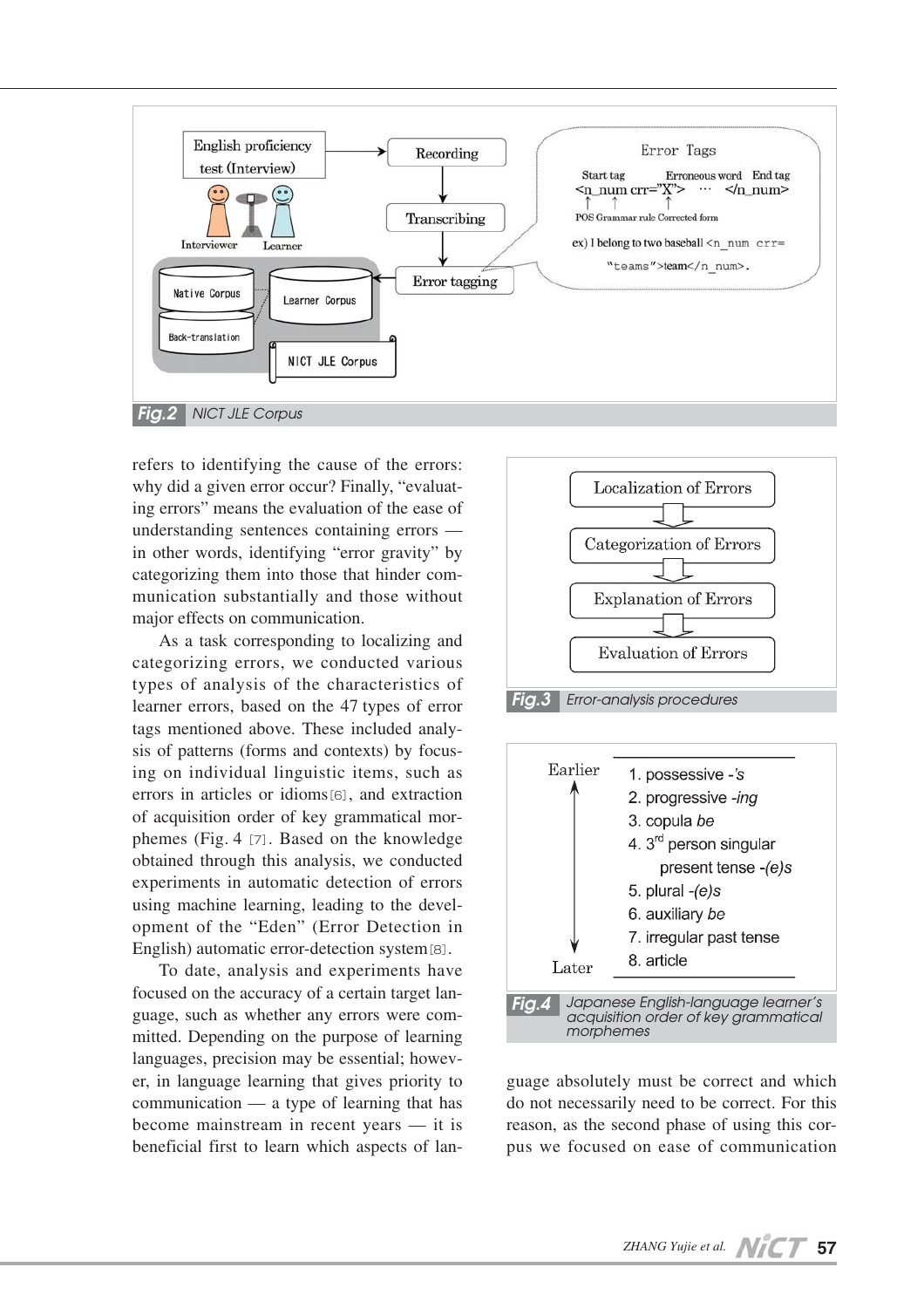rather than accuracy and on analysis of learner language from more of a communicative perspective. This task can be considered to correspond to the error-analysis procedure "evaluating errors" in Fig. 3. First, we had native English speakers judge the data in the NICT JLE Corpus, determining which of three intelligibility levels (intelligible, unclear, unintelligible) best described each sentence. The results showed that the types and frequencies of errors in each sentence affected differences in intelligibility level between the sentences.[9] Using this relationship between error types and intelligibility, we also attempted experiments in automatic judgment of intelligibility level based on machine learning.[10] Although we were able to elicit judgments as to whether a sentence was intelligible on the one hand or unclear or unintelligible on the other at a minimum precision of 90%, judgment as to whether a sentence was "unclear" or "unintelligible" — a judgment that requires contextual-level information — proved extremely difficult.

In this section we have summarized the NICT JLE Corpus, a learner corpus that forms one of NICT's language resources, one that may prove useful in analysis of sentences including errors — a category not previously covered by existing language-processing techniques. We also discussed analysis of learner language based on this corpus and development of processing technologies. In the future, we plan to continue these development efforts, to apply testing at a fundamental research level to practical-level technologies.

# **4 Constructing language resources for Japanese-Chinese machine translation (Zhang)**

As part of its machine-translation research and development project, NICT is constructing a Japanese-Chinese Parallel Corpus and a Japanese-Chinese translation dictionary.

# **4.1 The Japanese-Chinese Parallel Corpus**[11]

A parallel corpus is a collection of correspondences between different languages, consisting of document, paragraph, or sentence units. Since a parallel corpus can include correspondences between source and target languages at different levels, it is a language resource required for extracting translation knowledge in developing machine-translation systems. NICT began a project of constructing multilingual corpora including Asian languages several years ago, and is now constructing Japanese-English and Japanese-Chinese parallel corpora with standardized specifications. Following is an introduction to the Japanese-Chinese Parallel Corpus.

(1) Japanese-language data

The Japanese-language data consists of approximately 40,000 sentences excerpted from articles published in 1995 in the newspaper Mainichi Shimbun. Based on the specifications of the corpus of spontaneous Japanese, the Japanese-language data are annotated with information such as word segmentation, parts of speech, and syntactic-structure information.

(2) Chinese-language data

The Chinese-language data consists of translations of the above Japanese-language data into Chinese. The translation was performed by professional translators, based on the following standards:

- (a) Translation was conducted in units of Japanese sentences.
- (b) Priority was given to creating a translation very close in construction to the original.
- (c) As needed to communicate the meaning of a sentence, supplementary information was taken from the preceding sentences. In particular, although the subject of a sentence is often omitted in Japanese, in Chinese the subject is necessary. In such a case, the subject would be added to the translation.
- (d) As necessary for fluency and ease of reading, word order would be changed, commas inserted, and similar alterations made. To ensure the quality of translation, it would be examined by other translators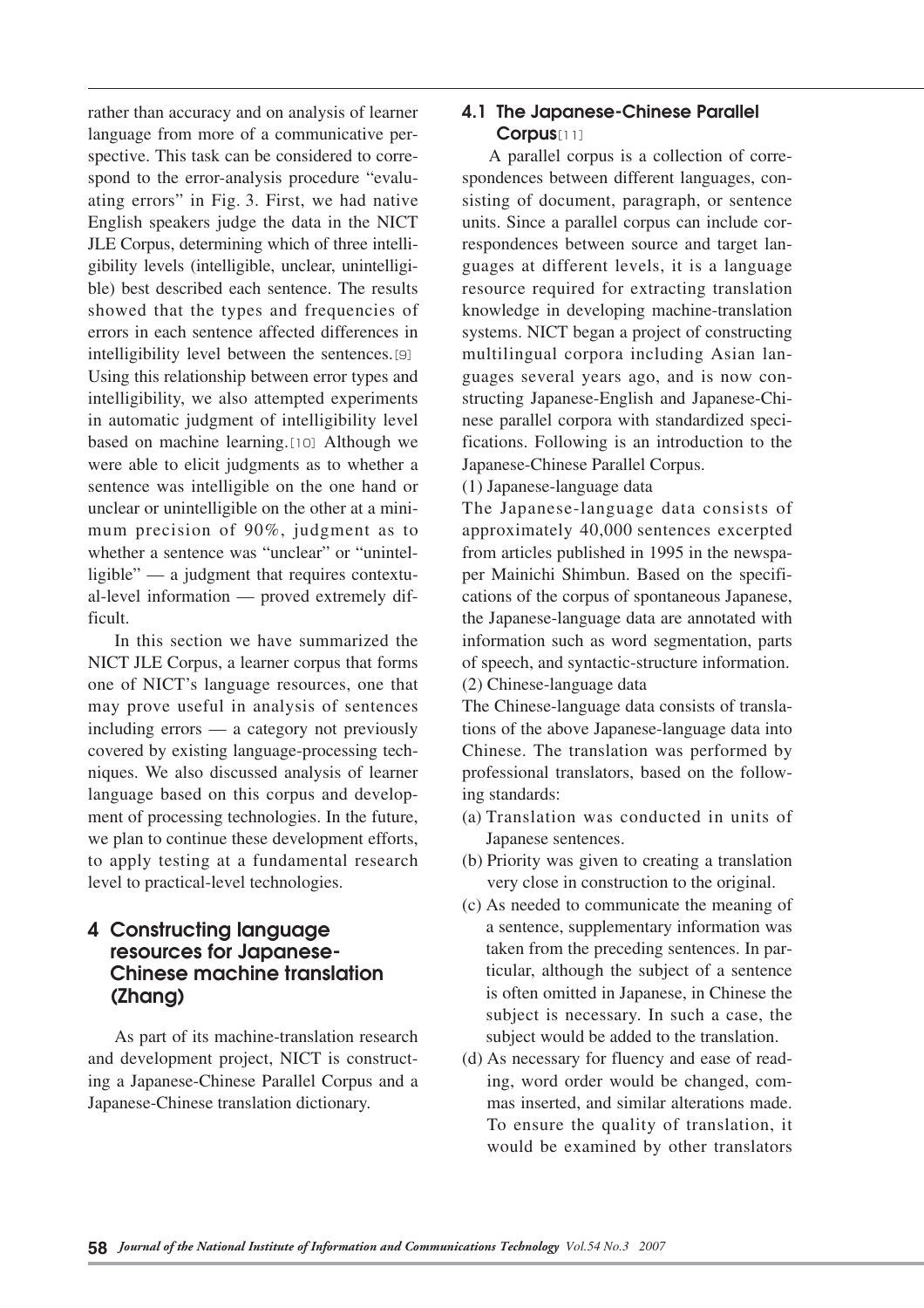and by a native Chinese speaker.

(3) Morphological information annotation to the Chinese text

The Chinese translation is annotated with word segmentation and parts of speech. The Chinese part-of-speech tag set defines 39 parts of speech. First, a morphological analysis tool is used for word segmentation and part-ofspeech annotation. Next, the results are corrected by hand, with the assistance of a tool we developed to increase the efficiency of these corrections. In addition to editing functions, the tool has the following functions:

- (a) It can look up words in the Grammatical Knowledge Base of Contemporary Chinese.
- (b) It can look up words in the checked corpus and sort the results of this search according to the context before and after the word.
- (c) It can make identical global changes to words with attributes that are the same as those of the most recently changed word. This tool offers a convenient means of ensuring consistency in word segmentation and part-of-speech annotation.
- (4) Word alignment in the Japanese-Chinese Parallel Corpus<sup>[12]</sup>

In a large-scale Japanese-Chinese Parallel Corpus, alignment is required at the word and phrase level for the extraction of translation correspondences. In this research, we propose and evaluate a method of word alignment incorporating the strong points of both the statistics-based approach and the lexical-knowledge based approach.

(a) The lexical-knowledge based approach works in two steps: alignment based on lexical information and alignment based on dislocation. For each pair of any Japanese morpheme and any Chinese word, we attempt to estimate the possibility of each pair having translation correspondence and then decide on the most plausible choices. This estimation of possibility was performed using three types of lexical information: translation dictionaries, relationships between Japanese kanji and Chinese characters, and relationships between simplified and traditional Chinese characters. For Japanese morphemes and Chinese words that can not be aligned based on lexical information, dislocation-based alignment is employed. In general, it is often observed that when two words belonging to a grammatical component in the original text are translated, the corresponding translated words will also belong to the same grammatical component in the translation. Instead of grammatical structures, previously obtained alignments are used. In estimating the possibility of a translation correspondence between a Japanese morpheme j and Chinese word c, four alignments are used: the closest alignments coming before j and c and the closest alignments following j and c. The correspondence possibility is estimated by measuring the conditions of each distortion and distance between the prospective alignments between j and c and these four alignments.

- (b) The existing GIZA++ tool was used for the statistics-based approach.
- (c) Integrated approach

We examined an approach of integrating both the lexical-knowledge based approach and the statistics-based approach. Specifically, we use a majority decision on three groups of alignment results which are produced by the lexical-knowledge based approach, GIZA++ application in the Chinese-to-Japanese direction and Japanese-to-Chinese direction. To evaluate this approach, we extracted 1,127 sentence correspondences from the Japanese-Chinese Parallel Corpus and annotated these with word-to-word correspondences by hand. Experimental results show that the recall rate increased to 63% and precision to 79%. These results demonstrate the effectiveness of using the lexical-knowledge based approach and the statistics-based approach simultaneously. Results obtained automatically are then corrected by hand.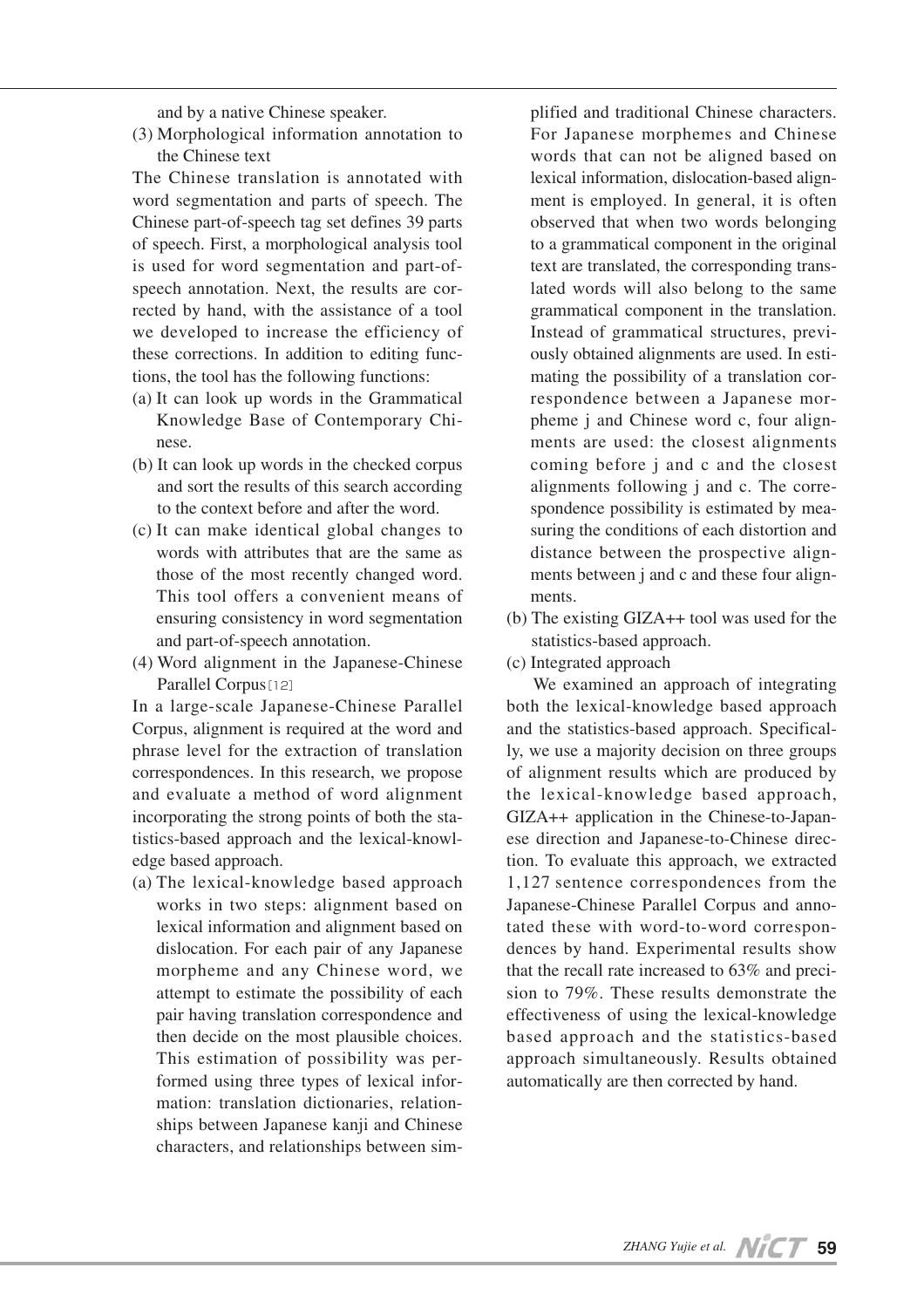## **4.2 Japanese-Chinese Translation Dictionary**[13]

A translation dictionary is a language resource essential to machine translation and cross-language information retrieval. We are constructing Japanese-Chinese translation dictionary based on the EDR Japanese-English Dictionary $[14]$ . As the achievement of this work, a trilingual Japanese-English-Chinese translation dictionary will be obtained. Each record in the EDR Japanese-English Dictionary is to be annotated with the following information:

(a) A Chinese translation based on each record's <semantic information>, (b) part-ofspeech or grammatical-category information on each Chinese translation, (c) register information for each Chinese translation, (d) a Chinese translation of the <Japanese conceptual headword>, (e) a Chinese translation of the <Japanese conceptual description>, and (f) variations of the Chinese translation.

Resister information includes the following content:

(1) Type (e.g., word-to-word translation, explanation, or transliteration), (2) style (i.e., archaic, colloquial, literary, or slang), and (3) formality (i.e., honorific, humble, or belittling).

In annotation of part-of-speech and grammatical-category, we will first determine whether the Chinese translation is a word or a phrase, and then annotate the translation with the corresponding category. We have defined 18 types of parts of speech and 11 types of

phrase grammatical categories.

The work began in the 2005 fiscal year. To achieve high quality and reduce costs, we are depending on the experts within China, including skilled translators and experts in Chinese language processing. At present, we have completed approximately 140,000 records including high-frequency Japanese words (i.e., those overlapping with the Japanese word list of JUMAN). We plan to complete the project and release the results by the end of the 2007 fiscal year.

# **5 Conclusions**

With the spread of the Internet, natural language processing technologies are becoming ever more important. Applications of natural language processing include machine translation and assistance in language learning. Corpora deeply annotated with information, such as those introduced in this paper, promise to contribute to the establishment of natural language processing to a similarly deep degree, with corresponding improvements in the performance of natural language processing applications.

## *References*

- 1 Johnson, C. R. and Fillmore, C. J. "The FrameNet tagset for frame-semantic and syntactic coding of predicate-argument structure", In Proceedings of the 1st Meeting of the North American Chapter of the Association for Computational Linguistics (ANLP-NAACL 2000), pp.56-62, 2000.
- 2 Kuroda, K. and Utiyama, M. and Isahara, H., "Getting deeper semantics than Berkeley FrameNet with MSFA", In Proceedings of the  $5<sup>th</sup>$  International Conference on Language Resources and Evaluation (LREC-06), P26-EW, 2006.
- 03 K. Kuroda and H. Isahara, "Linking Natural Language to Semantic Knowledge using Multilayered Semantic Frame Analysis", Technical Report of IEICE, 104 (416), pp.65-70, 2004.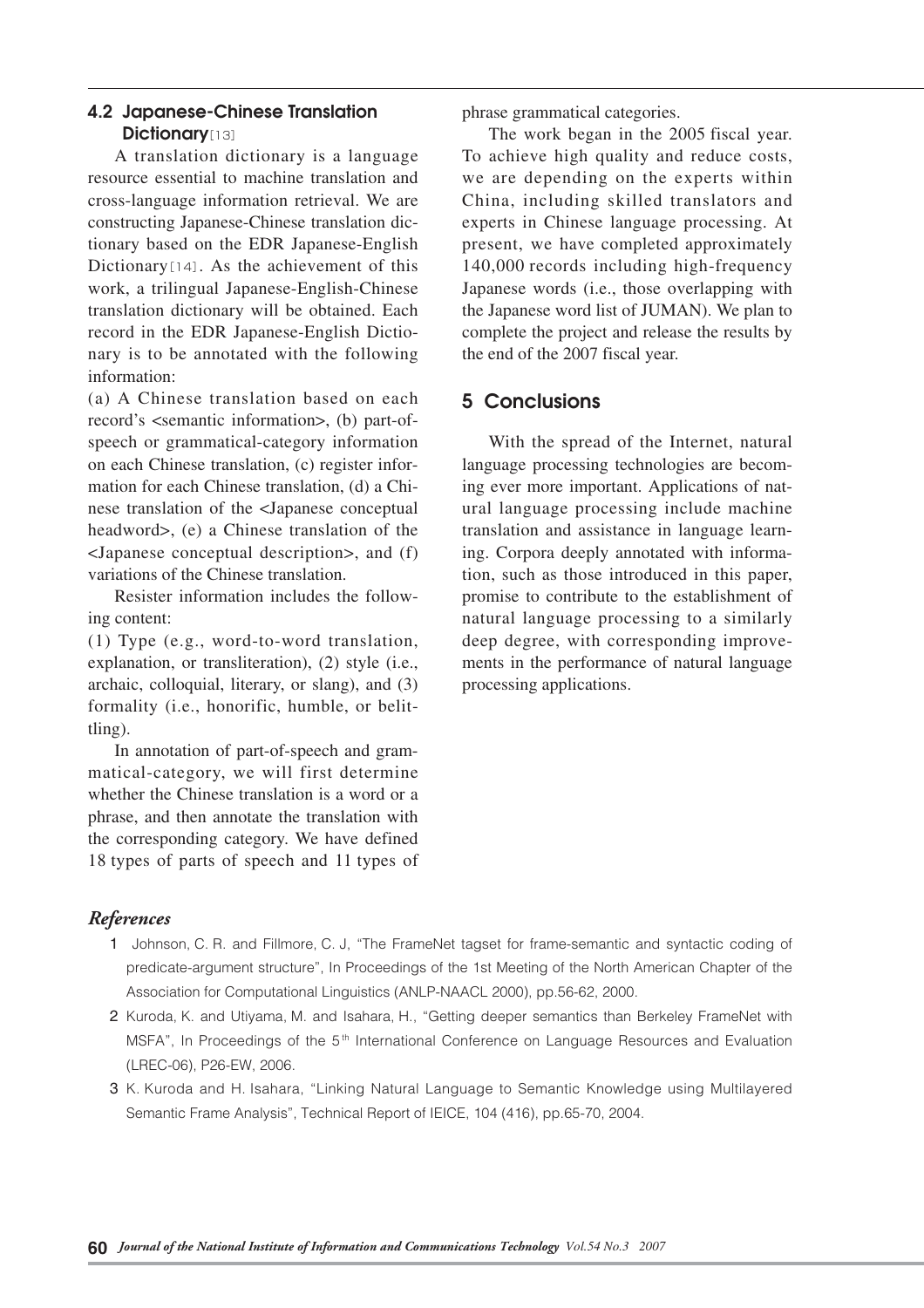- 4 H. Nozawa, K. Kuroda and H. Isahara, "Meaning and Discourse Function in Dialogue Texts An Approach from Multi-layered Semantic Frame Analysis —", Technical Report of IEICE, 106 (299), pp.33- 38, 2006.
- 5 Emi Izumi, Kiyotaka Uchimoto and Hitoshi Isahara, Nihonjin 1200-ninn no Eigo Speaking Corpus (Spoken Corpus of 1200 Japanese Learners of English), ALC Press, 2004 (in Japanese).
- 06 Emi Izumi, Toyomi Saiga, Thepchai Supnithi, Kiyotaka Uchimoto and Hitoshi Isahara, "Error tag tsuki nihon-jin eigo gakusyu-sya hatsuwa corpus wo mochiita gakusyusya no kanshi syutoku keiko no bunseki (Analysis of Japanese learner's acquisition of English article based on the learner corpus)", In Proceedings of the 9<sup>th</sup> Annual Meeting of the Association for Natural Language Processing, pp.19-22, 2003 (in Japanese).
- 07 Emi Izumi, Kiyotaka Uchimoto, and Hitoshi Isahara, "Error tag tsuki nihon-jin eigo gakusyu-sya hatsuwa corpus wo mochiita nihon-jin eigo gakusyu-sya no syuyou bunpou keitaiso no syutoku junjo ni kansuru bunseki (Corpus-based analysis of Japanese learners' acquisition order of major English grammatical morphemes)", In Journal of Natural Language Processing, vol.12, no.4, 2005.
- 08 Izumi, E., Saiga, T., Uchimoto, K., Supnithi, T., and Isahara, H. "Automatic error detection in the Japanese Learner's English spoken data", In Companion Volume of the Proceedings of the Association of Computational Linguistics (ACL) 03. Japan, pp.145-148, 2003.
- 09 Emi Izumi, Kiyotaka Uchimoto, and Hitoshi Isahara, "Nihon-jin eigo no tsujiyasusa ni kannsuru kennkyu (Investigation of intelligibility of Japanese learner English)", In Proceedings of the 12<sup>th</sup> Annual Meeting of the Association for Natural Language Processing, 2006 (in Japanese).
- 10 Izumi, E., Uchimoto, K., and Isahara, H., "Measuring intelligibility of Japanese learner English, Salakoski, T., Ginter, F., Pyysalo, S., & Pahikkkala, T. (Eds)". Advances in Natural Language Processing, 5 th International Conference on Natural Language Processing (FinTAL), Lecture Note in Artificial Intelligence, Springer, Berlin, pp.476-487, 2006.
- 11 Zhang, Y., Uchimoto, K., Ma, Q., and Isahara, H., "Building an Annotated Japanese-Chinese Parallel Corpus — A Part of NICT Multi lingual Corpora", In the Tenth Machine Translation Summit Proceedings, pp.71-78, 2005.
- 12 Zhang, Y., Liu, Q., Ma, Q., and Isahara, H., "A Multi-aligner for Japanese-Chinese Parallel Corpora", In the Tenth Machine Translation Summit Proceedings, pp.133-140, 2005.
- 13 Zhang, Y., Ma, Q., and Isahara, H., "Automatic Construction of Japanese-Chinese Translation Dictionary Using English as Intermediary", Journal of Natural Language Processing, 12(2), pp.63-85, 2005.
- 14 NICT (National Institute of Information and Communications Technology), "EDR Electronic Dictionary Version 2.0 Technical Guide", 2002.